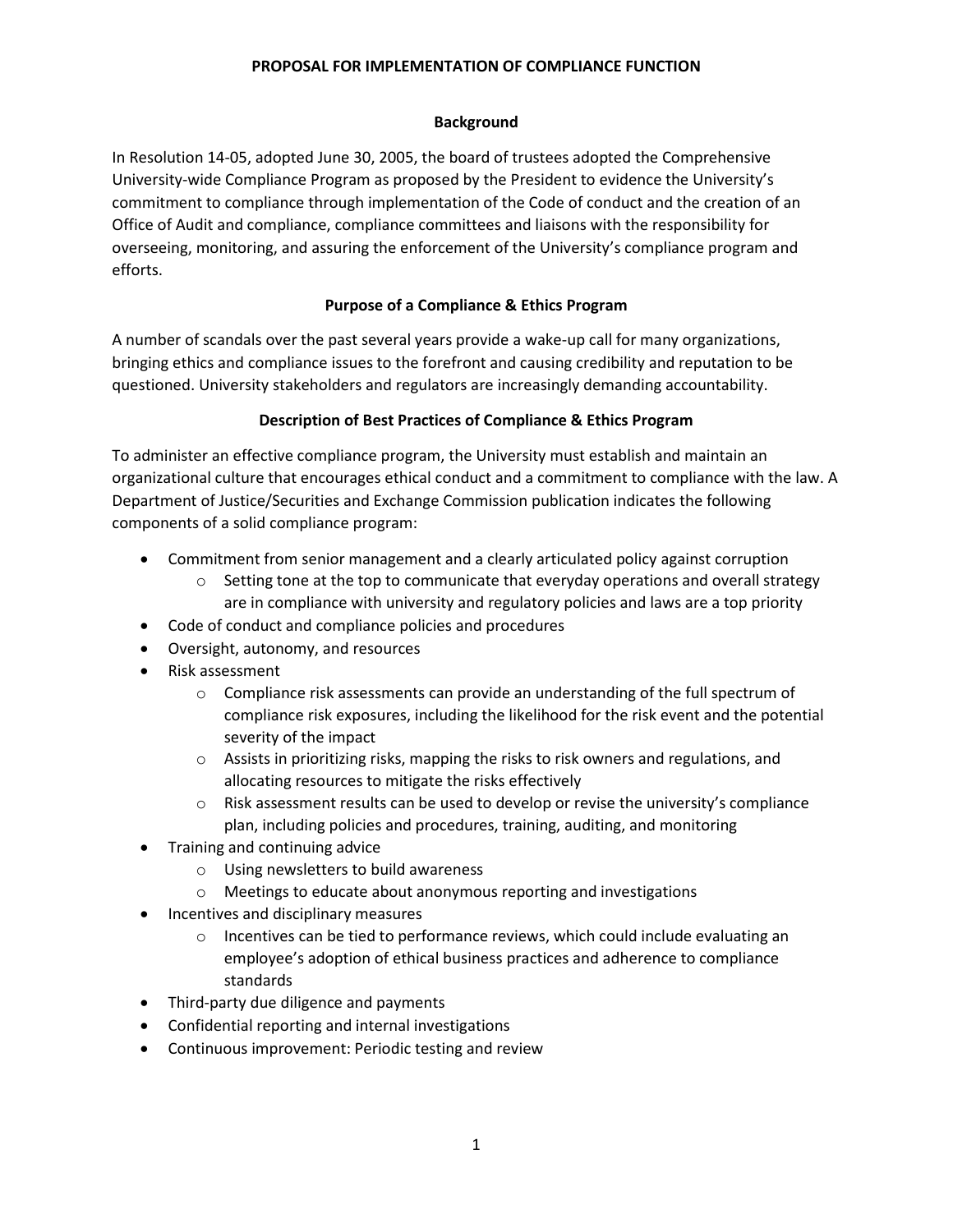### **Requirements of BOG Regulation 4.003**

On March 18, 2015, the BOG issued 4 proposed regulations related to the audit and compliance functions of the Universities for review and feedback prior to entering into the formal regulation development process. Over the next year and a half, the BOG held workshops and meeting with the audit and compliance functions of the universities within the SUS. The proposed regulations were revised as a result of input from the stakeholders and a final regulations were issued on November 3, 2016. Regulation 4.003, State University System Compliance and Ethics Program, requires each board of trustees to implement a university-wide compliance and ethics program. Significant requirements of the Regulation include:

- The program is to be implemented by November 2018.
- The board of trustees shall assign responsibility for providing governance oversight of the Program to the committee of the board responsible for audit and compliance. The audit committee charter shall address governance oversight for the Program
- Each university, in coordination with its board of trustees, shall designate a senior-level administrator as the chief compliance officer. The chief compliance officer is the individual responsible for managing or coordinating the Program.
- The chief compliance officer shall report functionally to the board of trustees and administratively to the president. If the university has an established compliance program in which the chief compliance officer reports either administratively or functionally to the chief audit executive, then the university shall have five (5) years from the effective date of this regulation to transition the reporting relationship of the chief compliance officer to report functionally to the board of trustees and administratively to the president
- The program is to address:
	- $\circ$  The president and board of trustees shall be knowledgeable about the Program and shall exercise oversight with respect to its implementation and effectiveness. The board of trustees shall approve a Program plan and any subsequent changes. A copy of the approved plan shall be provided to the Board of Governors
	- o University employees and board of trustees' members shall receive training regarding their responsibility and accountability for ethical conduct and compliance with applicable laws, regulations, rules, policies, and procedures. The Program plan shall specify when and how often this training shall occur
	- $\circ$  At least once every five (5) years, the president and board of trustees shall be provided with an external review of the Program's design and effectiveness and any recommendations for improvement, as appropriate.
	- $\circ$  The Program shall require the university, in a manner which promotes visibility, to publicize a mechanism for individuals to report potential or actual misconduct and violations of university policy, regulations, or law, and to ensure that no individual faces retaliation for reporting a potential or actual violation when such report is made in good faith.
	- o The chief compliance officer shall be independent and objective
	- $\circ$  Promote and enforce the Program, in consultation with the president and board of trustees, consistently through appropriate incentives and disciplinary measures to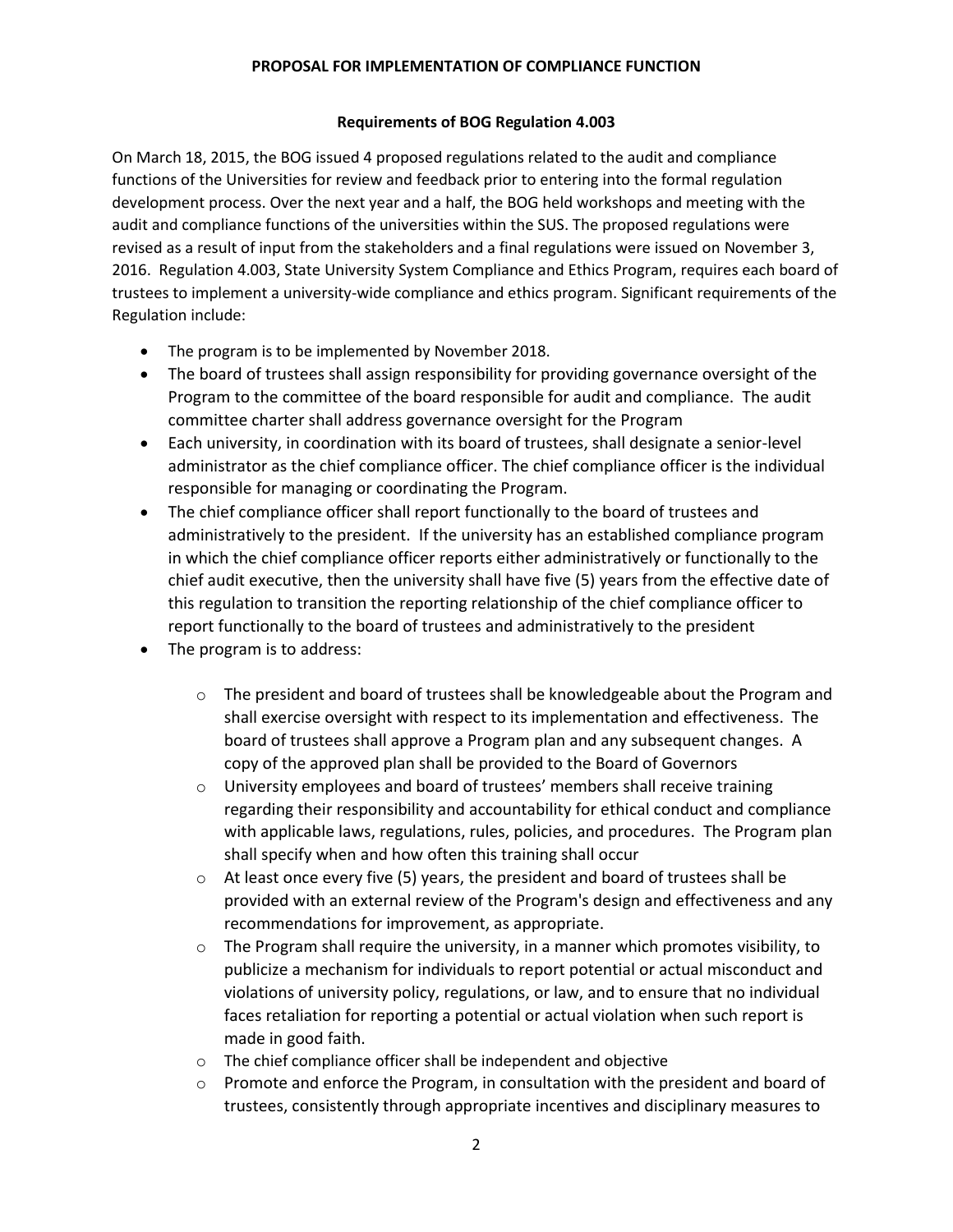encourage a culture of compliance and ethics. Failures in compliance or ethics shall be addressed through appropriate measures, including education or disciplinary action

- o Submit final reports to appropriate action officials.
- $\circ$  When non-compliance, unethical behavior, or criminal conduct has been detected, the university shall take reasonable steps to prevent further similar behavior, including making any necessary modifications to the Program.

## **Implementation Issues**

In developing the compliance function of the University pursuant to the new BOG Regulation 4.003, effective November 3, 2016, the following items need to be considered:

- Clarify Reporting Structure
	- o Should the compliance function report to the Division of Audit & Compliance (DAC)
	- o Compliance officer (e.g., Title IX, athletics, Research, etc.) can be either direct reports or dotted line reports to the compliance officer
- Investigative Responsibilities for compliance function
	- o Conducting investigations
	- o Retaliation excluding Whistleblower
	- o Non-Compliance with laws, rules, & regulations
- Risk Responsibilities that could be assigned to the compliance officer
	- $\circ$  Compliance Risk or ERM (seeing them both ways during research of other charters)

### **Proposed Structure**

To establish the compliance function, the initial proposed structure is for the chief compliance officer to report to the vice president for audit & compliance, as permitted by BOG regulation 4.003 when a university has an established compliance function. This will facilitate implementation of the requirements of BOG Regulation 4.003. Compliance officers will have a dotted line reporting structure to the chief compliance officer. No later than June 2018, the chief compliance officer's reporting will be changed to report functionally to the audit committee of the BOT and administratively to the President.

## **Position Description**

Duties & responsibilities:

- Developing and overseeing implementation of a university-wide compliance strategy program consistent with the mission, vision, and values of the university and BOG Regulation 4.003,State University System Compliance and Ethics Programs
- Overseeing the efforts of existing compliance programs at the University, which include, but are not limited to, athletics, research, Title IX, ethics, and music
- Conducting investigations of allegations of fraud and/or misconduct
- Providing compliance and risk guidance to senior management including consultation with Board of Governor and legislative personnel
- Overseeing and coordinating development of compliance policies and procedures including the University's code of conduct
- Ensuring that appropriate compliance policies and procedures are adopted, published, and explained to employees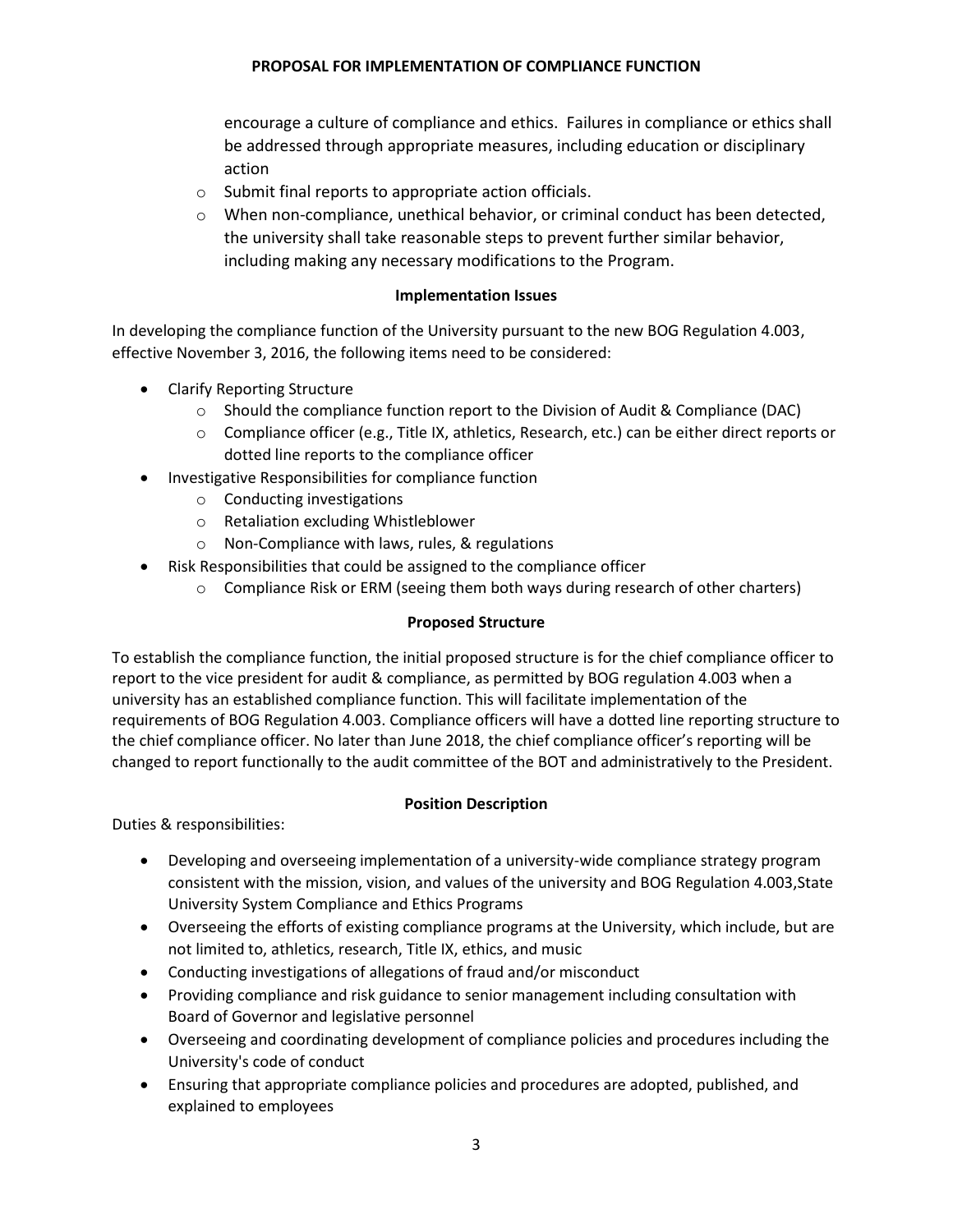- Maintains current knowledge of laws, legislation, and regulations regarding compliance and ethical business practices and behavior
- Serves as liaison with internal and external personnel regarding compliance and ethical issues and incidents
- Ensures the University's BOT is knowledgeable in content and operation of the compliance and ethics program and exercises reasonable oversight
- Conduct effective education and training programs to employees and BOT members regarding their responsibility and accountability for ethical conduct and compliance with applicable laws, regulations, rules, policies, and procedures and disseminate information as appropriate
- Ensure that an external review of the Program's design and effectiveness is conducted every five (5) years, or as deemed necessary as dictated by the circumstances

Knowledge, skills, & abilities:

- Knowledge of relevant laws and regulations and experience advising organizations on legal and regulatory matters, along with expertise in best practices for legal compliance programs
- Leadership in working within an organization to implement a comprehensive program designed to ensure regulatory compliance
- Ability to communicate complex issues clearly and concisely, with excellent verbal and written communication skills
- Ability to build strong, credible working relationships cross-functionally, including welldeveloped interpersonal skills and ability to gain support of and positively influence others' behavior
- Ability to communicate and interface with regulators and other third parties, and diverse audiences at all levels of the organization, including but not limited to the BOT, BOG, Auditor General, Federal oversight agencies, and state oversight agencies Preferred certifications
- Solid independent thinking and decision-making ability, along with the ability to discern and understand multiple viewpoints

Certification requirements:

- At least one of the following certifications is preferred: CPA, CIA, CFE, CCEP or
- Licensure by the Florida Bar